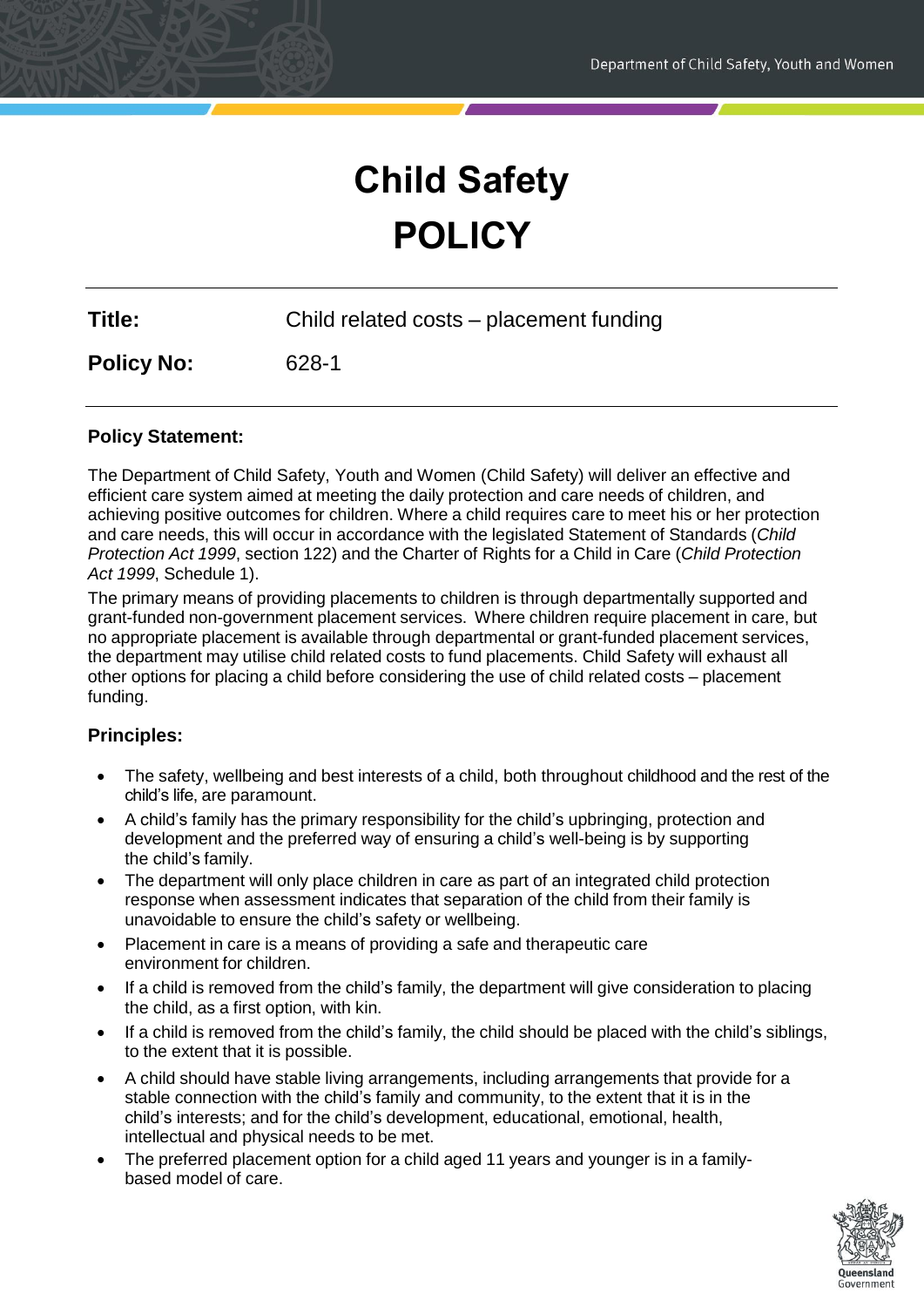The long-term effect of a decision on an Aboriginal or Torres Strait Islander child's identity and connection with the child's family and community will be taken into account in decision making.

#### **Objectives:**

This policy and associated procedure provide Child Safety staff with guidance in circumstances where it is identified that a particular placement type is best suited to meeting the specific care needs of a child but a placement of that type is not available through departmental or grant funded placement services.

#### **Scope:**

Child related costs may be utilised to fund placements for children subject to an assessment order, a care agreement or a child protection order granting custody or guardianship to the chief executive.

Child related costs is a funding source that can be used in restricted circumstances to augment current grant funded placement capacity in order to support a flexible and efficient care system. In circumstances where it is identified that a particular placement type is best suited to meeting the specific care needs of a child and the demand for that placement type exceeds the grant funded capacity, the placement may be funded through child related costs.

The types of out-of-home care placements that may be funded using child related costs include:

- kinship care
- foster care
- intensive foster care
- residential care
- supported independent living
- specific response care
- emergent accommodation.

Policies and procedures relevant to each of these placement types are to be followed when a placement is funded through child related costs.

#### **Roles and Responsibilities:**

Roles and responsibilities related to the use of child related costs – placement funding are outlined in the associated procedure.

Roles and responsibilities related to out-of-home care placements are contained in the *Child Safety Practice Manual*.

#### **Authority:**

*Child Protection Act 1999 Financial Accountability Act 2009 Child Protection Regulation 2011 Disability Services Act 2006*

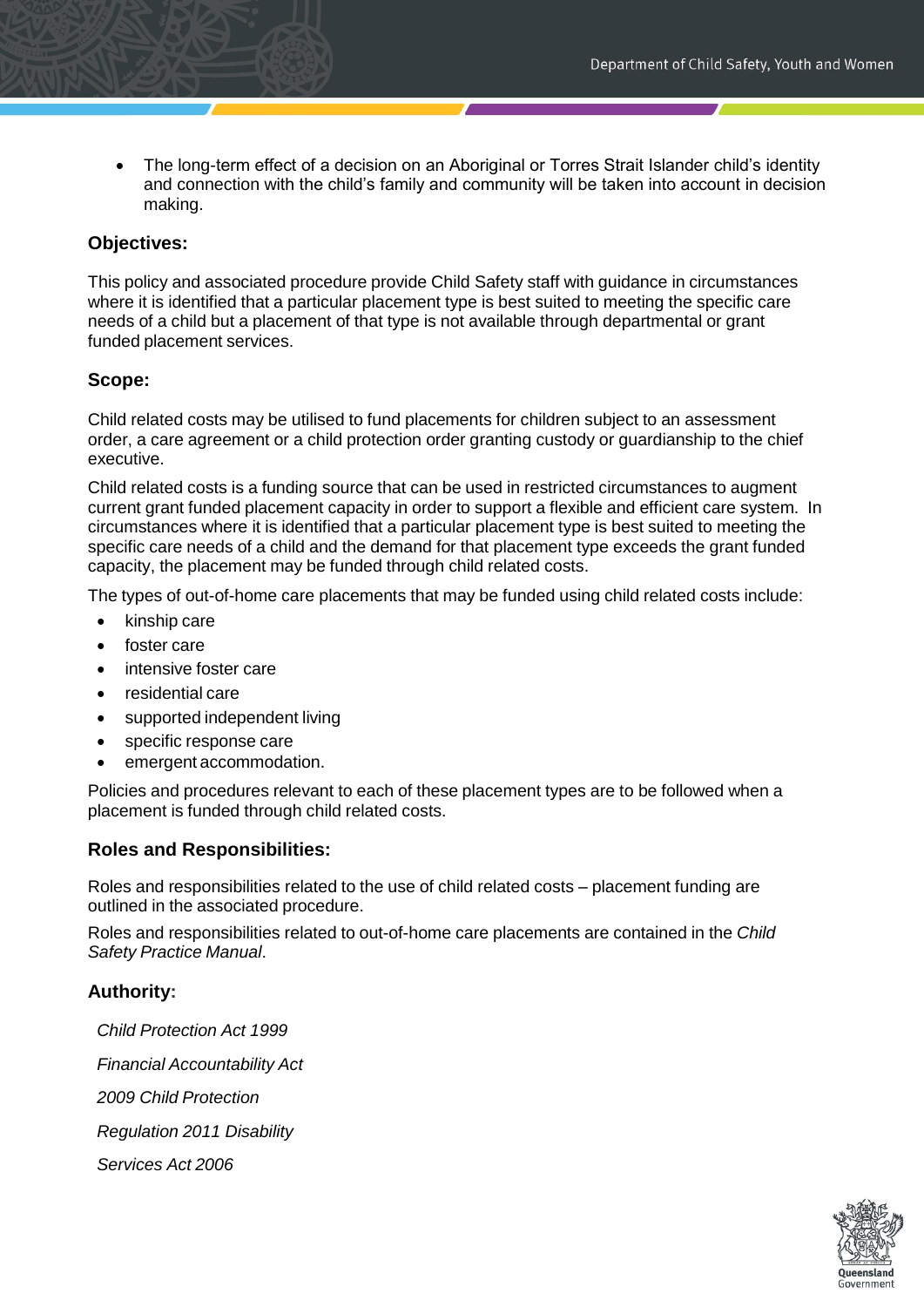### **Delegations:**

Delegations for approval of child related costs – placement funding are outlined in the associated procedure.

| Records File No.:    | CHS/20150                                        |
|----------------------|--------------------------------------------------|
| Date of approval:    | 03 January 2013                                  |
| Date of operation:   | 07 January 2013                                  |
| Date to be reviewed: | 07 January 2016 (minor update 18 October 2018)   |
|                      |                                                  |
| Office:              | Operational Support, Child and Family Operations |
| <b>Help Contact:</b> | <b>Operational Support</b>                       |

#### **Links:**

#### **Legislation**

*Child Protection Act 1999*

*Financial Accountability Act 2009*

#### **Policy and procedure**

Case planning (263) Child related costs – carer support (597) Child related costs – client support and family contact (598) Child related costs – education (599) Child related costs – in-home support (630 and procedure) Child related costs – medical (596) Child related costs – outfitting (600) Child related costs – placement funding (628 and procedure) Child related costs – placement support funding (629 and procedure) Child related costs – travel (595) Complex Support Needs Allowance (612) Expenses – fortnightly caring allowance and interstate foster payments (365) High support needs allowance (296) Placement of children in care as part of an integrated child protection response (578) Residential care (606) Specific response care (603) Therapeutic residential care (577)

Child Safety Practice Manual